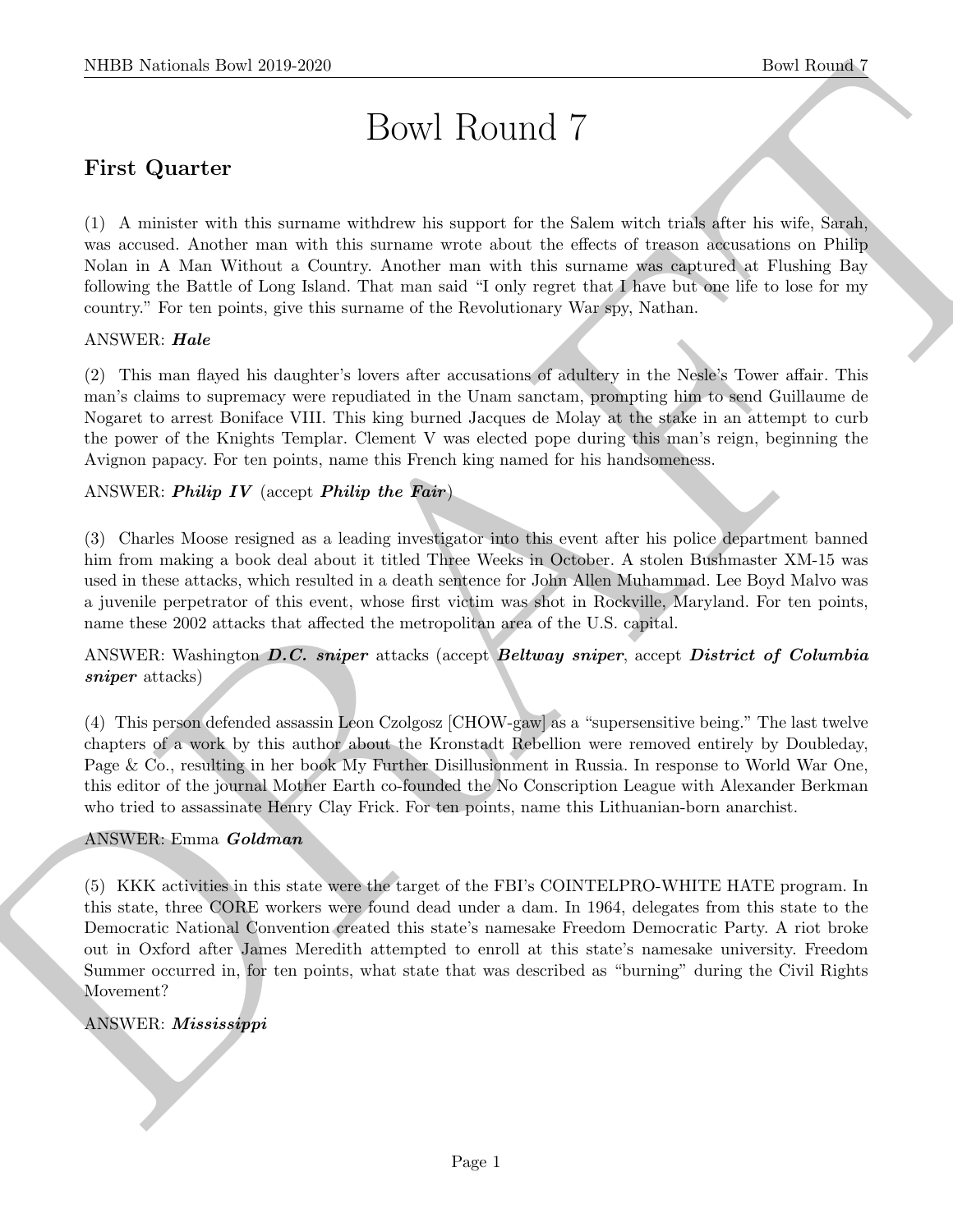NIBB Noticeals, how 2019-2020.<br>
Used Rowser Constant (For Exchange Solution and Holoma subtraction based for the formula of the matrix of the matrix of the matrix of the matrix of the matrix of the matrix of the matrix of (6) This empire was splintered into the Joma and Hamana spheres shortly after its final ruler, Mahmud IV, was defeated at the Battle of Djenne. Another ruler of this empire allegedly founded it after using a rooster-tipped arrow at the battle of Kirina to defeat Sumanguru. Sundiata Keita ruled this empire, another ruler of which allegedly inflated the price of gold along the Mediterranean after his lavish spending while on the hajj. Mansa Musa was a ruler of, for ten points, what West African empire?

ANSWER: Mali Empire (accept Manden Kurufaba, accept Nyeni))

(7) While serving as a self described, "oppressed assistant professor," this man wrote an essay about calculating interest rates for goods traveling at light speeds. This economist argued that there were parallels in economic policy between 2008 and 1929 in The Return of Depression Economics. This winner of the 2008 Nobel Prize in Economics described U.S. foreign policies in The Great Unravelling. For ten points, name this economist and columnist for the New York Times.

#### ANSWER: Paul Krugman

(8) A three-day retreat to this location, known as the Alberich Maneuver, was cited in propaganda as "Hun barbarism." A decision to create this position "was not reached without a painful struggle," according to Erich Ludendorff, who started building it after the Battle of the Somme. The Siegfried Line was one section of, for ten points, what system of artillery, blockhouses, and trenches built during World War One, named for a Field Marshal who later became the German president?

ANSWER: Hindenburg Line (accept "Position" in place of "Line," accept Siegfriedstellung or **Siegfried Line**/Position before mentioned)

(9) Alberta's Newbrook Observatory was the first to photograph this object whose sighting was an initial goal of Operation Moonwatch. Sergei Korolev proposed the original plan for developing this object, and its prototype, "Object D," was deemed too complicated to meet the early-1957 deadline. This object's three week mission was a major blow to the U.S. in the Space Race. For ten points, name this Soviet artificial satellite, the first ever launched into space.

#### ANSWER: Sputnik 1

(10) Larry McDonald attempted to impeach an African-American holder of this position. The first woman to hold this position defended anti-communist dictatorships in her namesake doctrine. One holder of this position was ready to wait for an answer to a question he posed to Valerian Zorin "until Hell freezes over." A woman who was initially hesitant to label the Hutu-Tutsi conflict as a genocide held this post. For ten points, name this position held by Andrew Young and Madeleine Albright.

ANSWER: United States Ambassador to the United Nations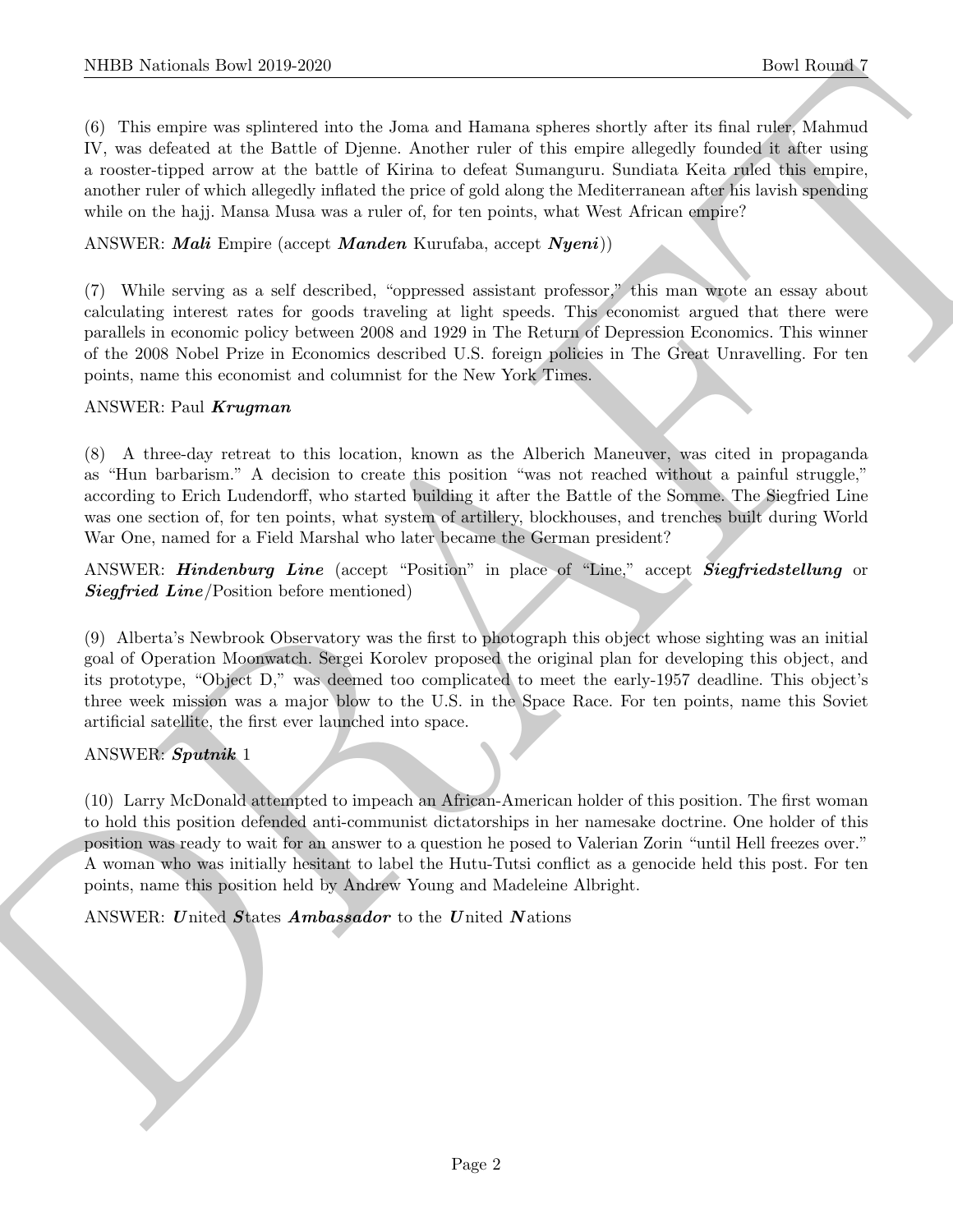# Second Quarter

NIBB Notionals how 2019-2020<br>
Second Quarter<br>
Constitute vertex and the political depletion debt deplet is support and induced the<br>state political was expected with the statement big political deplet is support and induce (1) A no-confidence vote against this politician failed despite its support from Herbert Hupka. This politician was popular with the student-led APO, who had grown dissatisfied with his conservative predecessor Kurt Kiesinger. This politician resigned after his aide, Gunter Guillaume, was exposed as a Stasi spy. This leader signed the Basic Treaty, which began to normalize relations with an eastern neighbor. For ten points, name this West German chancellor who proposed the conciliatory Ostpolitik.

ANSWER: Willy Brandt (accept Herbert Frahm)

BONUS: In 1990, Willy Brandt went to this Middle Eastern city and secured the release of 174 Western hostages, less than two months before the U.S. and its allies launched attacks on the country of which this city is the capital.

#### ANSWER: Baghdad, Iraq

(2) At a meeting in this state, John Cotton Smith claimed that its central group had to deal with "a formidable and exasperated enemy." A group of Massachusetts attendees to a meeting in this state was known as the Essex Junto. Timothy Pickering attended a meeting in this state that called for an end to a concept that was believed to favor the Jeffersonian Democratic-Republicans, the three-fifths compromise. For ten points, name this state that hosted the Federalists at the Hartford Convention.

#### ANSWER: Connecticut

BONUS: One proposed amendment to come out of Hartford would have required the U.S. president to be from a different state than their predecessor. This was intended to break the "dynasty" of this state from which four of the first five presidents hailed.

#### ANSWER: Commonwealth of Virginia

(3) This man's first project was an adaptation of farces by the Roman playwright, Plautus. This man won a Pulitzer Prize for a work that revolves around a fictionalized version of Georges Seurat. In 2004, a production by this man won five Tony Awards and starred Neil Patrick Harris as Lee Harvey Oswald. For ten points, name this creator of A Funny Thing Happened on the Way to the Forum, Sunday in the Park with George, and Assassins.

#### ANSWER: Stephen Sondheim

BONUS: This Sondheim work has won five Tony Awards, had an Oscar-nominated film version starring James Corden, and intertwines the plots of classic fairy tales by the Brothers Grimm and Charles Perrault.

#### ANSWER: Into the Woods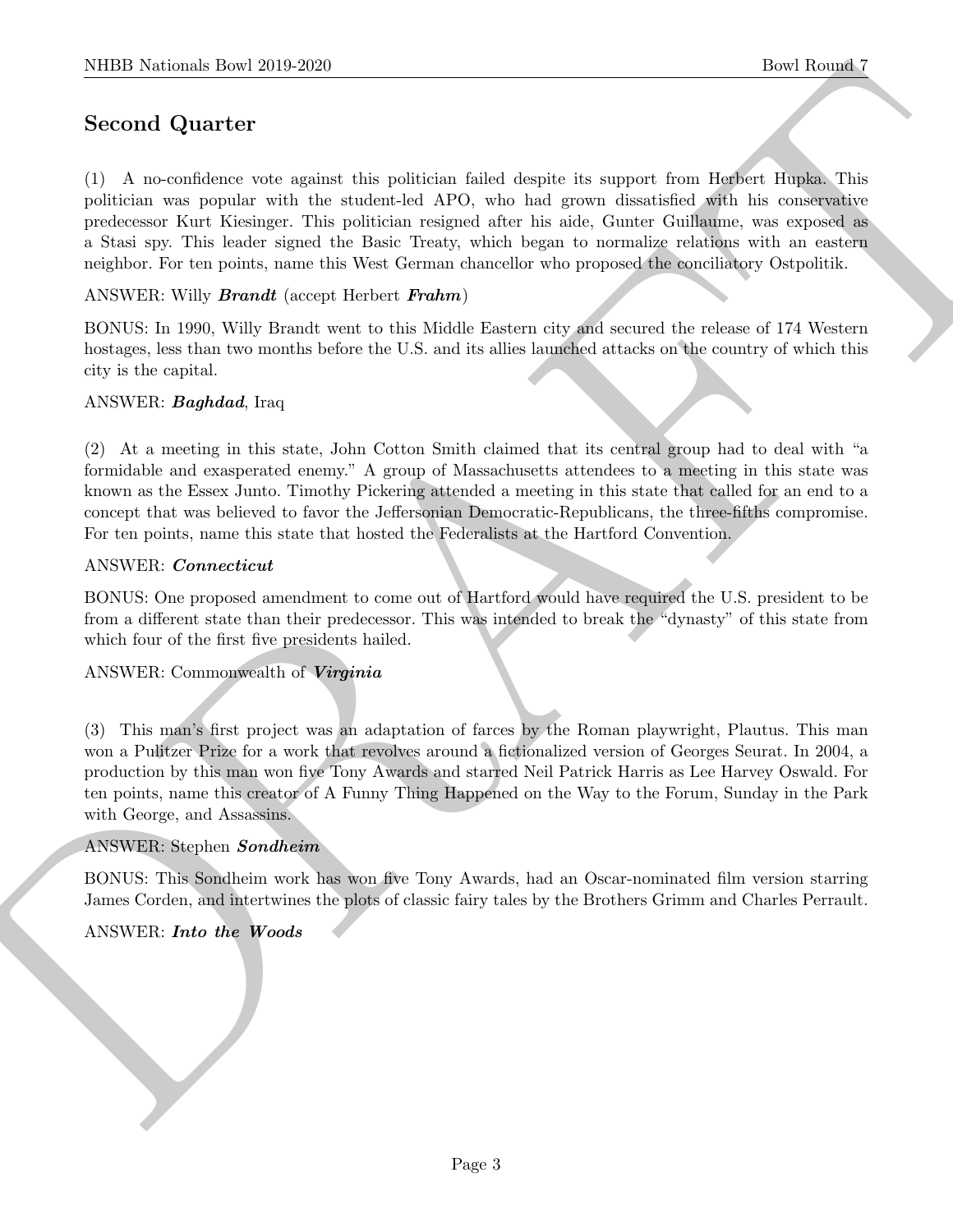NIBER Noticeals how 2019-2020.<br>
The Ramar for the Table Distribution for the Distribution of the New York of Table 2019.<br>
(C) Although four anti-to-the first first first first first first first first first first first fir (4) Almost four minutes of the film The President's Last Band depicting this man were censored after his son sued. This man faced the Bu-Ma riots and passed the Yushin Constitution. This man's friend, Kim Jae-gyu, the head of the Korean CIA, assassinated this man in 1979. Unit 124 tried to kill this man in the Blue House Raid. The "Miracle on the Han River" was led by, for ten points, what president of South Korea whose daughter, also a president of South Korea, is now in jail for bribery?

#### ANSWER: Park Chung-hee

BONUS: One of Park's initiatives that promoted literacy in South Korea was the abolishment of hanja, meaning that hangul was to be used exclusively. What is hangul?

ANSWER: Korean *alphabet* (accept answers indicating Korean letters or writing system)

(5) Tupac Shakur mourned this woman in his song "Hellrazor," stating that she "never got to see the bullet, just heard the shot." An Ice Cube song that includes the line "So pay respect to the black fist / Or we'll burn your store right down to a crisp" was inspired by the murder of this woman who allegedly stole a bottle of orange juice. The song "Black Korea" was inspired by the death of, for ten points, what 15-year-old girl who was murdered by Soon Ja Du in the buildup to the Rodney King riots?

#### ANSWER: Latasha *Harlins*

BONUS: John Singleton became the youngest person and the first African-American nominated for an Academy Award for Best Director for this 1991 film whose soundtrack includes Ice Cube's "How to Survive in South Central."

#### ANSWER: Boyz n the Hood

(6) While entering Naples, this man was given Bernini's Boy with a Dragon. Charters giving power to regions of Aragon were taken away by this king's Nueva Planta decrees. This man's rule was broken into two by the seven-month reign of Louis I. Louis XIV declared that if the Petit Dauphin, Louis, died this man would have to surrender the throne, leading to the War of the Spanish Succession. For ten points, name this successor to Charles II, the first Bourbon king of Spain.

# ANSWER:  $\boldsymbol{Philip}$   $\boldsymbol{V}$  (accept  $\boldsymbol{F}$ eli $\boldsymbol{pe}$   $\boldsymbol{V}$ )

BONUS: The death of Charles II of Spain ended the nearly 200-year Spanish reign of this family that began with Charles I, the grandson of Holy Roman Emperor Maximilian I.

#### ANSWER: Habsburg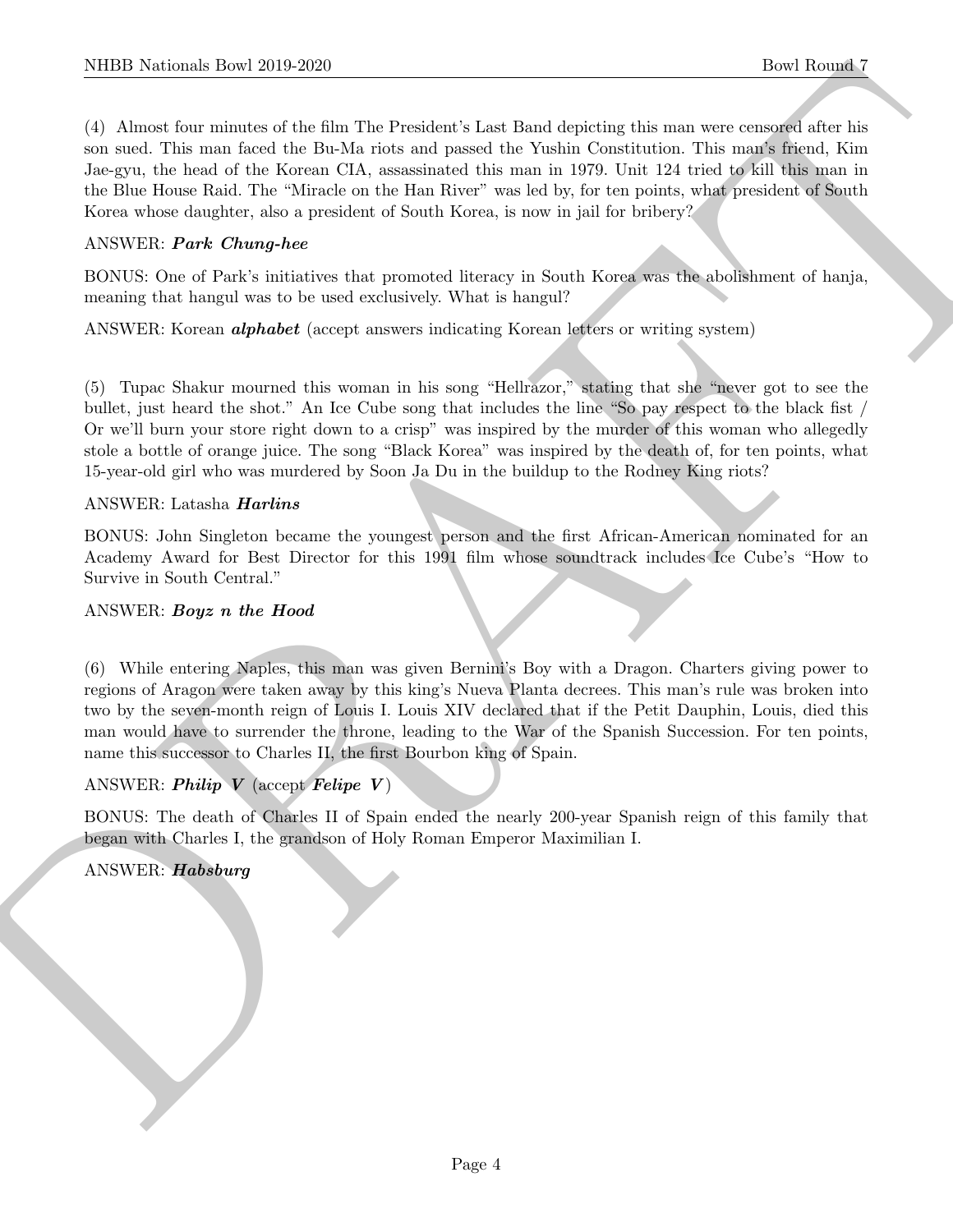NIBB Noticeals how 2019-2020<br>
The Rounds of Antoine, the animal state summanded the summanized as a positive of the Markov and the Rounds of<br>
The Caba, the case of Neumannized to the project of experimentary cleaned by th (7) While fighting the Amorites, this man commanded the sun and moon to stand still in the sky. Along with Caleb, this son of Nun was the only one of the spies to support invading Canaan. Modern scholarship suggests that this man's namesake book is not historically accurate but rather is meant to detail obedience to the law. For ten points, name this successor of Moses, the Biblical leader of the Hebrews at the legendary Battle of Jericho.

## ANSWER: Joshua (accept Jehoshua, accept Hoshea)

BONUS: According to the Bible, Joshua was born in this country during the Hebrew exile and prior to the Exodus from this country.

## ANSWER: Egypt

(8) This battle nearly turned thanks to a a woody 600-yard gap undefended by the men of James Lane and James Archer. An offensive, prompted by this battle's result, became bogged down in heavy winter rains and was subsequently called the Mud March. This battle hinged upon James Longstreet's defense of a stone wall. For ten points, name this battle of late 1862 in which Robert E. Lee thwarted a Union attempt to cross the Rappahannock.

## ANSWER: Battle of Fredericksburg

BONUS: After the defeat at Fredericksburg, Joseph Hooker was made commander of this force, the principal Union Army in the Eastern Theater.

ANSWER: Army of the Potomac

# Third Quarter

The categories are  $\dots$ 

- 1. Mexican-American War
- 2. First Battle of the Marne
- 3. Liberia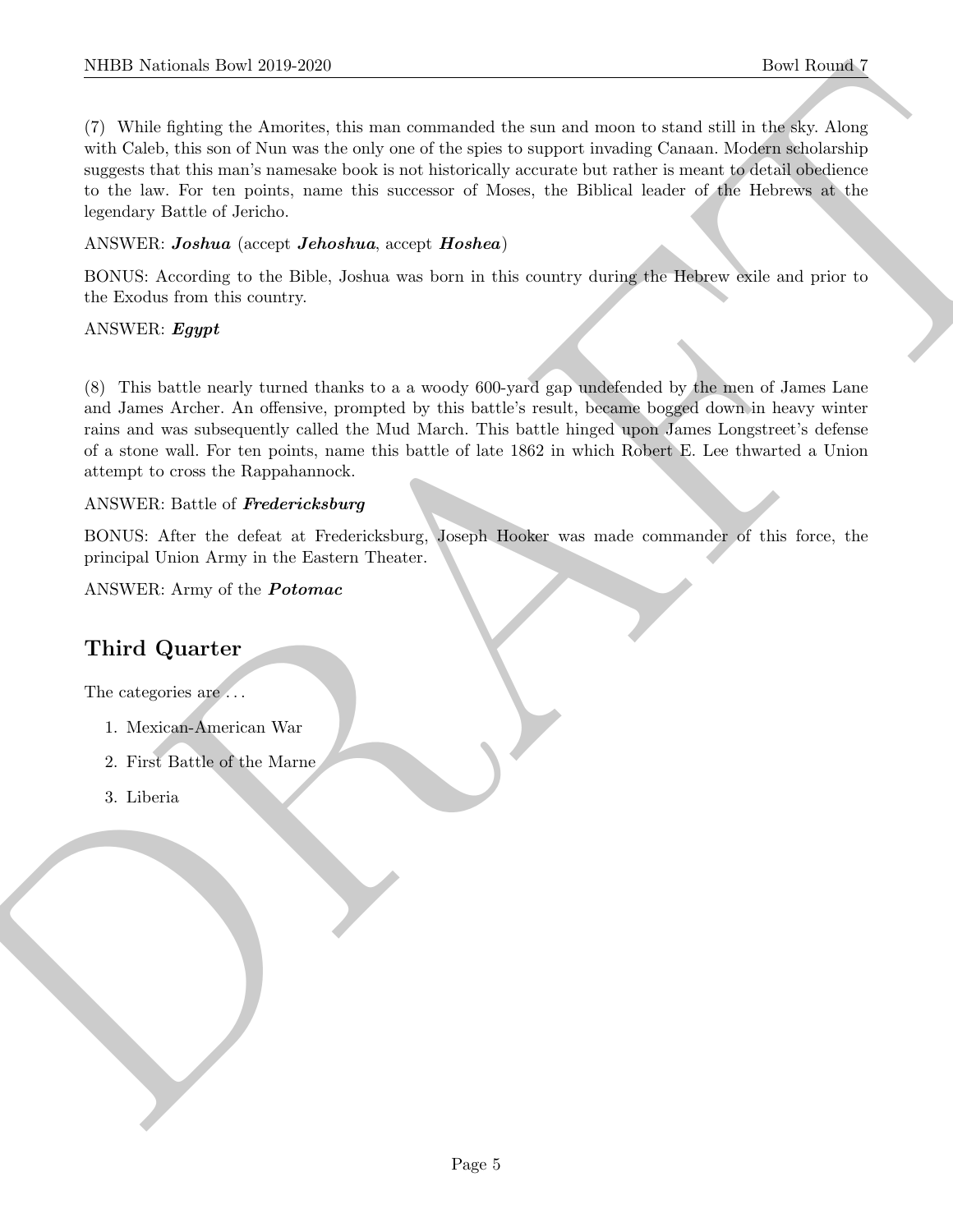Mexican-American War

During the Mexican-American War who or what was the...

(1) State whose annexation and admission to the US preceded the war in 1845

#### ANSWER: Texas

(2) Treaty that ended the war

ANSWER: Treaty of Guadalupe-Hidalgo

(3) Peninsula blockaded by the U.S. Navy's Pacific Squadrom

ANSWER: Baja California

(4) Future president who won battles at Monterrey and Buena Vista

#### ANSWER: Zachary Taylor

(5) Proposed American law to ban slavery in any territory acquired from Mexico

## ANSWER: Wilmot Proviso

(6) Request made by Abraham Lincoln for the exact locations upon which blood had spilt

## ANSWER: Spot Resolutions

(7) Group of mostly immigrant soldiers who defected to the Mexican army

# ANSWER: St. Patrick's Batallion (accept Foreign Legion of Patricios)

SIDDI Northeast-Town 2019-2020<br>
Macro Constantinon West Monet when who or what was late.<br>
During the Monetary Andrea War who or what was late.<br>
(1) State where any means the article was a single of the US procedure the wa (8) American diplomat who secured a peace treaty but was fired after ignoring his recall to the US ANSWER: Nicholas Trist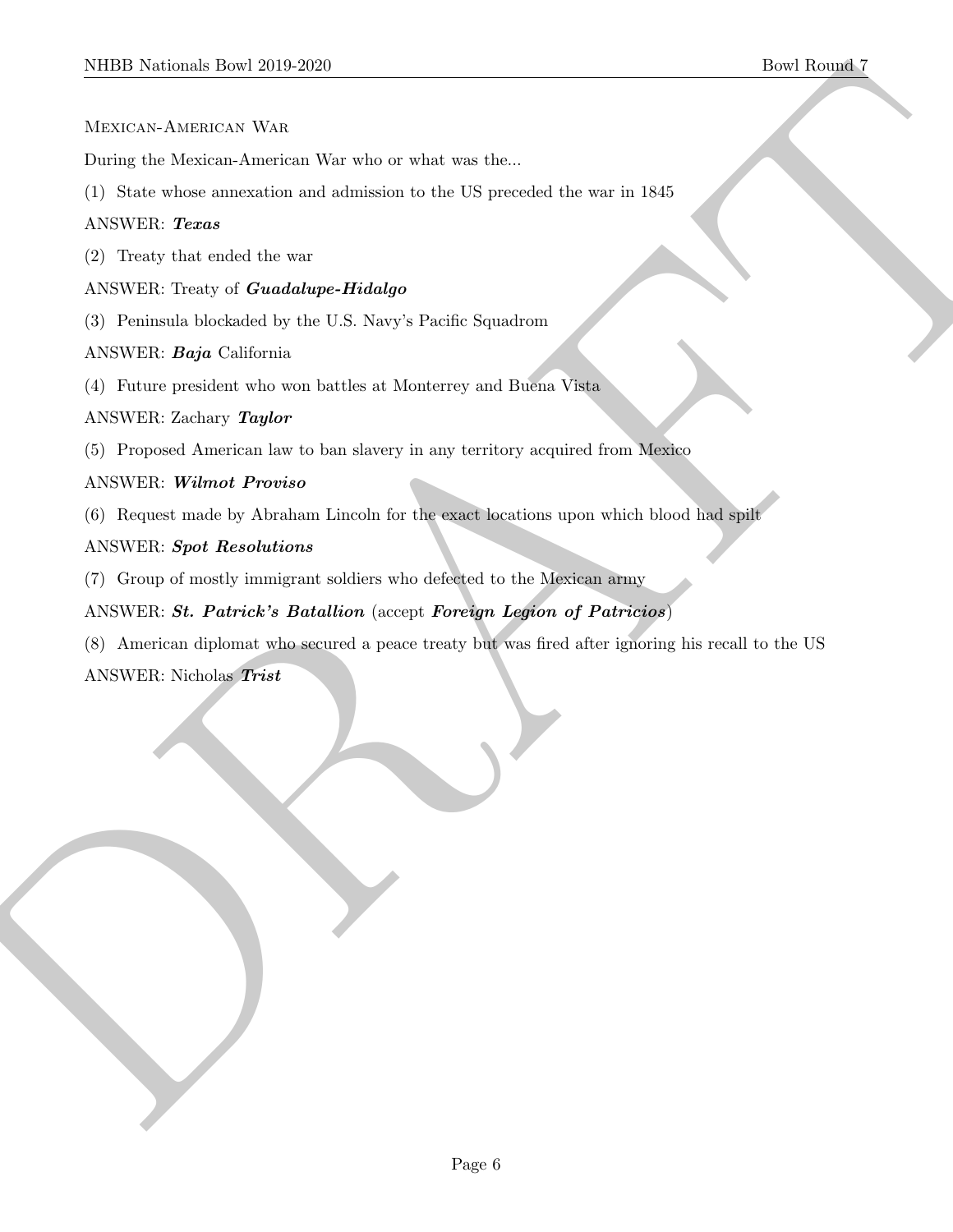FIRST BATTLE OF THE MARNE

Name the...

(1) Capital city which a Franco-British victory saved from a German attack

#### ANSWER: Paris

(2) Style of positional warfare that followed it and thereafter defined the Western Front

#### ANSWER: Trench warfare

(3) German plan for the invasion of France that it thwarted

## ANSWER: Schlieffen Plan

(4) Transportation method that Joseph Gallieni used to transport reserve troops

#### ANSWER: Taxicabs

(5) Campaign of which it was a part, named for the efforts of the opposing armies to envelop each other's northern flanks

## ANSWER: Race to the Sea

(6) French commander-in-chief who reconcentrated his armies to win the battle

ANSWER: Joseph "Papa" Joffre

(7) German Chief of the General Staff who sent reinforcements to East Prussia

ANSWER: Helmuth von Moltke, the Younger

SIDDI Notional: Dow 2019-2020<br>
FIRST EXPTER USE MARKET<br>
NEWS RESPONSE (1) Copied ring within a First<br>contribution of the state of the state of the state of the state of the<br>
ANNER: Premier within a state that is discreted (8) French commander of the Sixth Army whose attack opened a gap between the two German field armies

#### ANSWER: Michel-Joseph Maunoury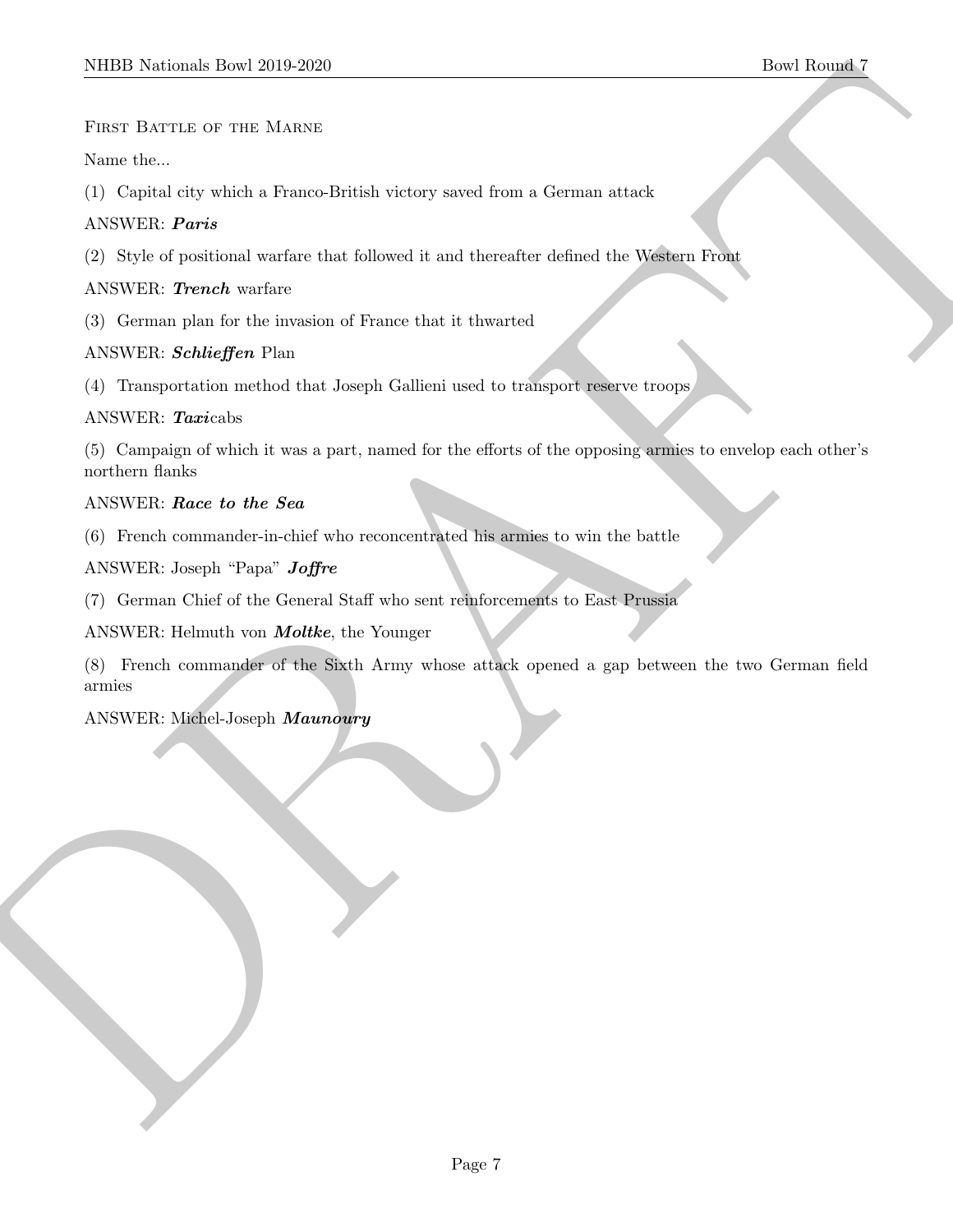## **LIBERIA**

Name the...

(1) Capital named after the 5th U.S. President

# ANSWER: Monrovia

NIBER Noticeals how 2019-2020<br>
More Results.<br>
Notice the corresponding that the State of the State of the State of the State of the Anilog Record of Horizontal Control of the Anilog State of the State of the Anilog State (2) Neighboring country governed from Freetown that clashed with the Armed Forces of Liberia in the 1980s

ANSWER: Republic of Sierra Leone

(3) Precious minerals from a war zone that Liberia mined for and exported through Cote d'Ivoire

ANSWER: Blood *diamonds* (accept Conflict *diamonds*)

(4) Organization founded by Robert Finley that sent freed slaves to live in Liberia

ANSWER: American Colonization Society (prompt on ACS, accept The Society for the Colonization of Free People of Color of America)

(5) First elected African female head of state who served as Liberia's president from 2006 to 2018

ANSWER: Ellen Johnson Sirleaf

(6) Former Liberian warlord who was found guilty of aiding war crimes in 2012

ANSWER: Charles Taylor

(7) President of Liberia who was executed on live television by Prince Johnson

ANSWER: Samuel Doe

(8) 2011 Nobel Peace Prize winner who led the Women of Liberia Mass Action for Peace movement

ANSWER: Leymah Gbowee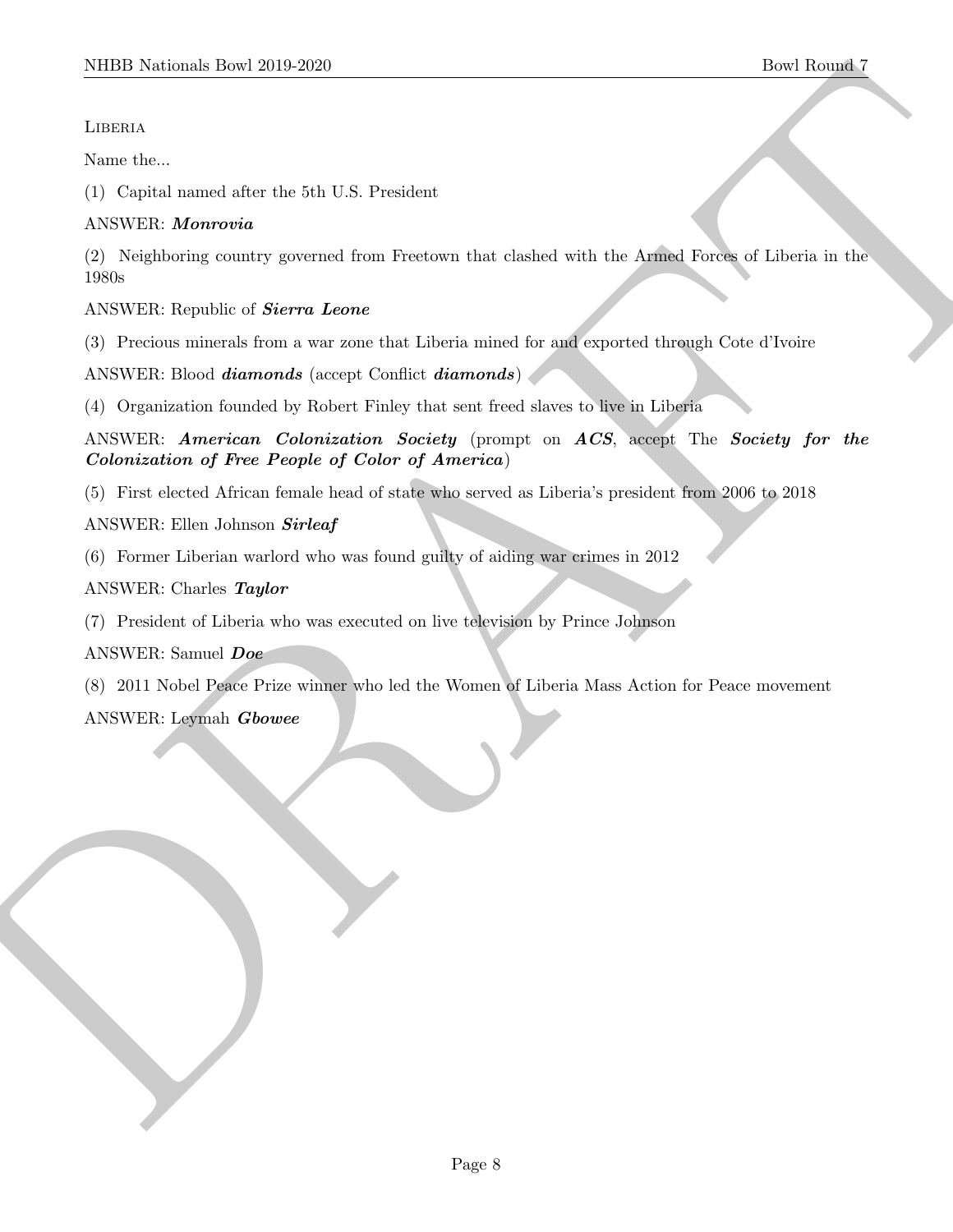# Fourth Quarter

(1) During a speech at West Point, this man controversially said, "Great Britain has lost an empire and has not yet found a role." This man won the 1970 Pulitzer Prize for History for his memoir of his time serving in his highest post titled (+) Present at the Creation. This Secretary of State's tenure during the Communist Party's expulsion of the Kuomintang led critics to blame him for the "loss of China." The formation of  $(*)$  NATO occurred during this man's tenure and he helped outline a president's doctrine providing financial aid to opponents of communism. For ten points, name this Secretary of State under Truman.

#### ANSWER: Dean Acheson

(2) During this battle, Auguste de Caulaincourt was killed in a cavalry charge against the Raevsky Redoubt which absorbed much of the French assault during this battle. The  $(+)$ Bagration [buh-gruh-tee-ON] fleches were a system of fortifications created for this battle by the namesake Georgian prince who was killed during it. The winning commander's refusal to commit the (\*) Imperial Guard in this battle is considered by some historians to have thrown away his victory. For ten points, name this 1812 engagement outside Moscow, the climactic battle of Napoleon's invasion of Russia.

#### ANSWER: Battle of Borodino

(3) These men are depicted as incredibly tall next to picketers in a mosaic at Syracuse University. These two men rest in coffins in a painting which depicts Judge Webster  $(+)$ Thayer taking an oath in a portrait in the background. "The Passion" of these two men is the subject of a Ben Shahn painting. A series of ballads to these men, including "Two Good Men" and "You Souls of (\*) Boston," was written by Woody Guthrie. Convicted of the murder of Alessandro Berardelli and Frederick Parmenter, for ten points, name these two Italian anarchists executed in 1927.

#### ANSWER: Nicola Sacco and Bartolomeo Vanzetti

NIBER Normals Insert 2019-2020<br>
Down Book Rounds?<br>
Down Book Rounds<br>
The Rounds and Most control and the main controversially suid, "Greed Ephonin has in<br>the member and has not yet from d a role." This man controversially (4) Stuart Goldman's best-selling book focuses on this battle and its effects on World War Two. Grievances from the Changkufeng Incident a year before this battle were a leading cause of it. The first mass-scale use of  $(+)$  airpower for a military purpose is sometimes cited as this battle's Nomonhan Incident. Georgy Zhukov came to prominence at this battle that arose after disputes concerning whether the namesake river dividing (\*) Manchuria and Mongolia constituted an international boundary. For ten points, name this 1939 battle along the border of the Soviet Union and Japan.

ANSWER: Battle(s) of **Khalkhin Gol** (accept Battle of **Nomonhan** or **Nomonhan** Incident before mentioned)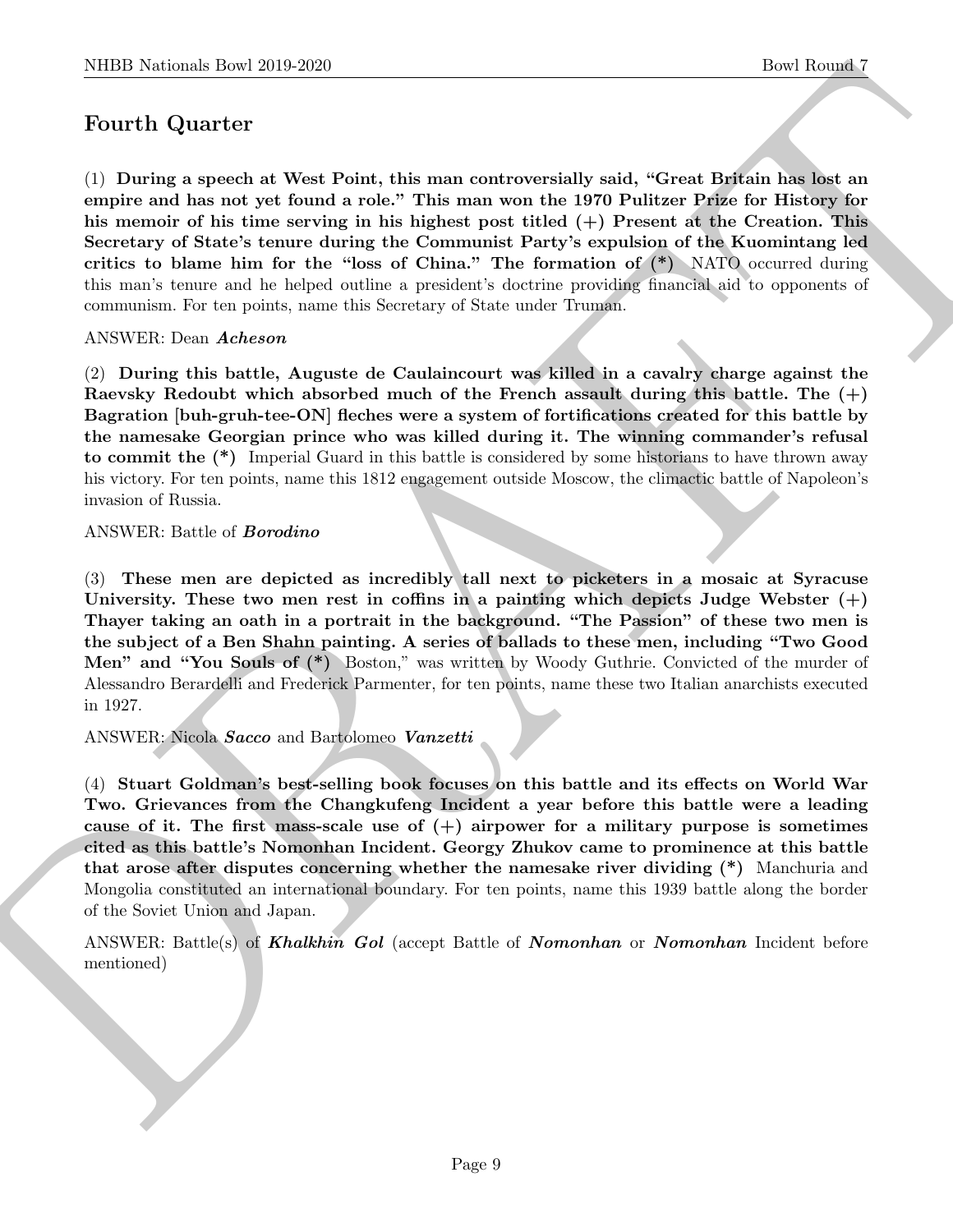(5) A character from this city dreams of owning a video store and sells stolen refrigerators to raise money. Memphis Lee demands 10,000 dollars to sell his restaurant in the play Two Trains Running which is set in this city's  $(+)$  Hill District. Another character from this city notes that "Jackie Robinson wasn't nobody." That character, Troy Maxson, is barred from driving this city's garbage trucks in the play (\*) Fences. For ten points, name this city, the setting of a namesake cycle of plays by August Wilson intended to describe the Black experience in 20th century America.

#### ANSWER: Pittsburgh

(6) This man, whose appointment to West Point was legendarily secured by Abraham Lincoln, fled to Canada after worrying that his execution of twenty-two men after the Battle of New Bern might be seen as a war crime. This man and two cavalry commanders were reportedly having a fish fry when the Battle of  $(+)$  Five Forks broke out. Lewis Armistead died while commanding a brigade under this general who reportedly told Robert E. Lee, "I have (\*) no division" after a disastrous attack on Cemetery Ridge. For ten points, name this Confederate general who led his namesake charge at the Battle of Gettysburg.

#### ANSWER: George Pickett

(7) According to Josephus, Herod the Great captured this city and built a fortress on its plateau. Inhabitants of this city allegedly set everything but food stockpiles on fire to show that they had the means to choose survival. This city, to which the  $(+)$  narrow Snake Path led, was taken by Lucius Silva's Fretensis legion after a ramp was constructed in order to allow for the use of a siege tower. After Roman troops succeeded in capturing this location, a large number of Sicarii rebels from the (\*) Zealot faction committed suicide. For ten points, name this heavily defended Jewish fortress atop a large hilltop in Israel.

#### ANSWER: Masada

NIBB Noticeals how 20:0 2020<br>
Co. A data the class of the class state is denoted to an interesting the class of the continue of the continue of the continue of the continue of the continue of the continue of the continue (8) One of this man's successors as consul, Quintus Fabius Vibulanus, was named by Appius Claudius as part of the second set of decemviri. This man unsuccessfully summoned the plebeian Spurius (+) Maelius, leading Gaius Servius Ahala to kill Maelius. This man's behavior after defeating the Aequi at the Battle of Mount Algidus inspired Henry Knox to name a  $(*)$  society after him to assist the families of Continental Army soldiers and sailors. For ten points, name this virtuous Roman farmer and statesman who twice relinquished his dictatorial power once threats to Rome were vanquished.

#### ANSWER: Lucius Quinctius Cincinnatus